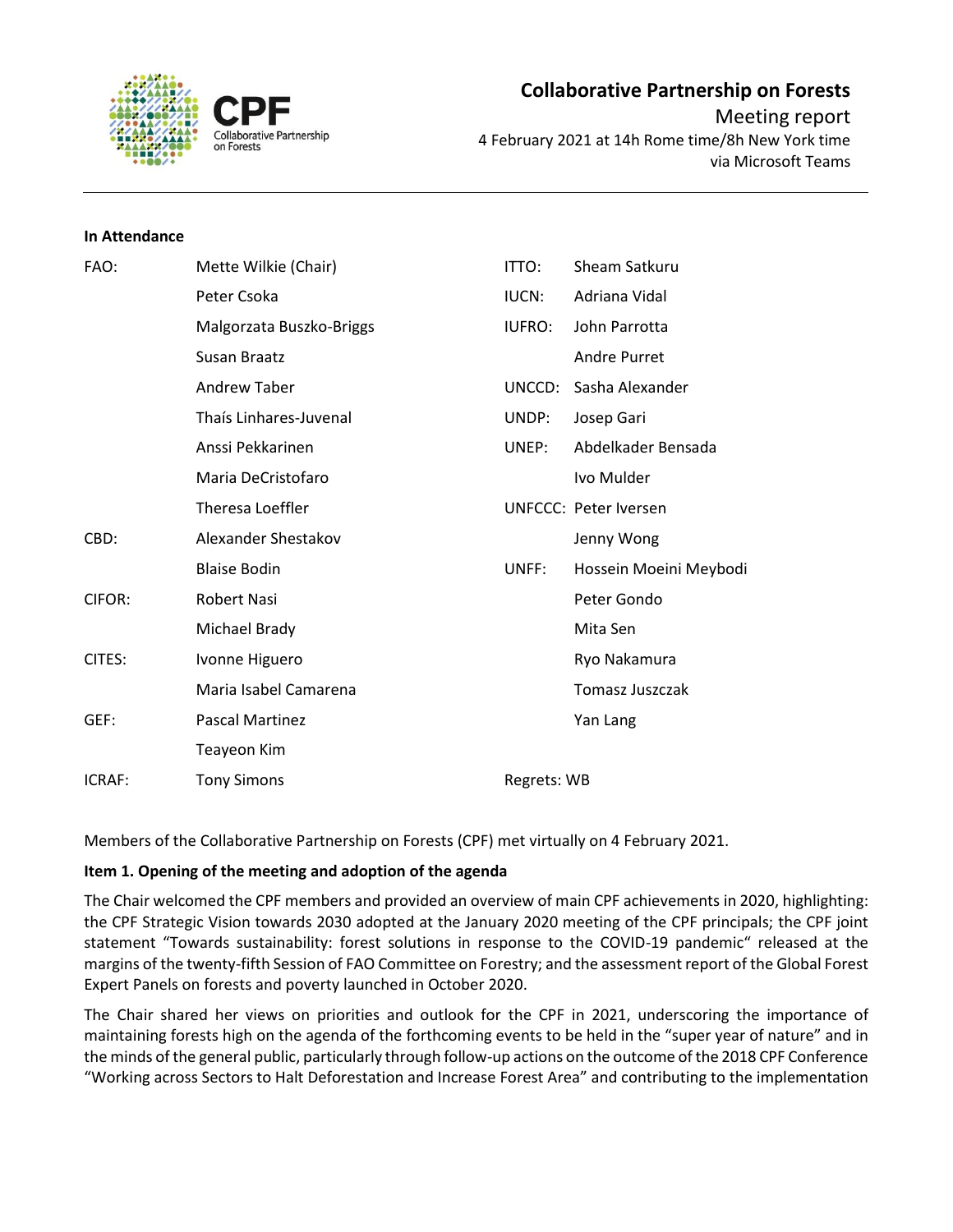of the UN Decade on Ecosystem Restoration 2021-2030 and the UN Secretary-General initiative on turning the tide on deforestation.

The proposed agenda for the meeting was adopted.

# **Item 2. Election of the CPF Vice-Chair for 2021**

The Chair thanked Stewart Maginnis, IUCN, for his Vice-Chairpersonship for 2020, and informed that ITTO and IUFRO were nominated as candidates for the 2021 Vice-Chair, adding that CIFOR, CITES, UNDP, UNFCCC and UNFF, were yet to assume the Vice-Chairpersonship. Members considered the candidates and decided UNDP to assume the 2021 Vice-Chair. It was added that the candidacy of nominated members and those members who have not held the Vice-Chairpersonship would be considered in 2022 and its following years.

### **Key actions to be taken:**

UNDP will assume the 2021 Vice-Chair.

# **Item 3. Preparations for UNFF16**

## Updates on UNFF16 and intersessional activities, including expected modalities, outcome and the CPF's role

UNFF shared updates on the status of preparations for UNFF16 (26-30 April 2021), outlining expected modalities and outcome of UNFF16, and the CPF's role. The modalities of UNFF16 and its provisional organization of work are expected to be adopted informally by Member States by 9 February. If adopted as proposed, the UNFF16 would be held in a virtual format. The advance unedited version of the UNFF16 documents is expected to be made available by the end of February 2021.

The draft programme of UNFF16 includes a high-level round table with the participation of several senior UN officials, including some CPF members, to consider major forest-related developments, particularly the impacts of the COVID-19 pandemic on forests and interlinkages with other key issues such as biodiversity and climate change. In addition to the participation of some CPF members in the high-level round table, CPF members are expected to take part in and contribute to the panel discussions on contributions to the implementation of the UN Strategic Plan for Forests to be held on 27 April, subject to the organization of work to be decided in due course.

UNFF16 will also consider the adoption of the UNFF programme of work for 2022-2024, taking into account the discussion of the UNFF16 high-level round table and the result of the expert group meeting on the initial impact of the COVID-19 pandemic on forests and the forest sector, including its recommendation with regard to the second assessment to identify the broad range and long-term impacts of the pandemic on sustainable forest management, potential solutions and recovery measures.

Some members expressed their interest in organizing side events during UNFF16.

### **Key actions to be taken:**

UNFF will continue to share updates on preparations for UNFF16 with members as they become available, including for the UNFF16 high-level round table, panel discussions and side events.

# **Item 4. Plans for 2021 for the ongoing Joint Initiatives and those in the pipeline**

Lead/co-lead members of the Joint Initiatives provided brief presentations on main achievements in 2020 and plans for 2021 for their respective initiatives.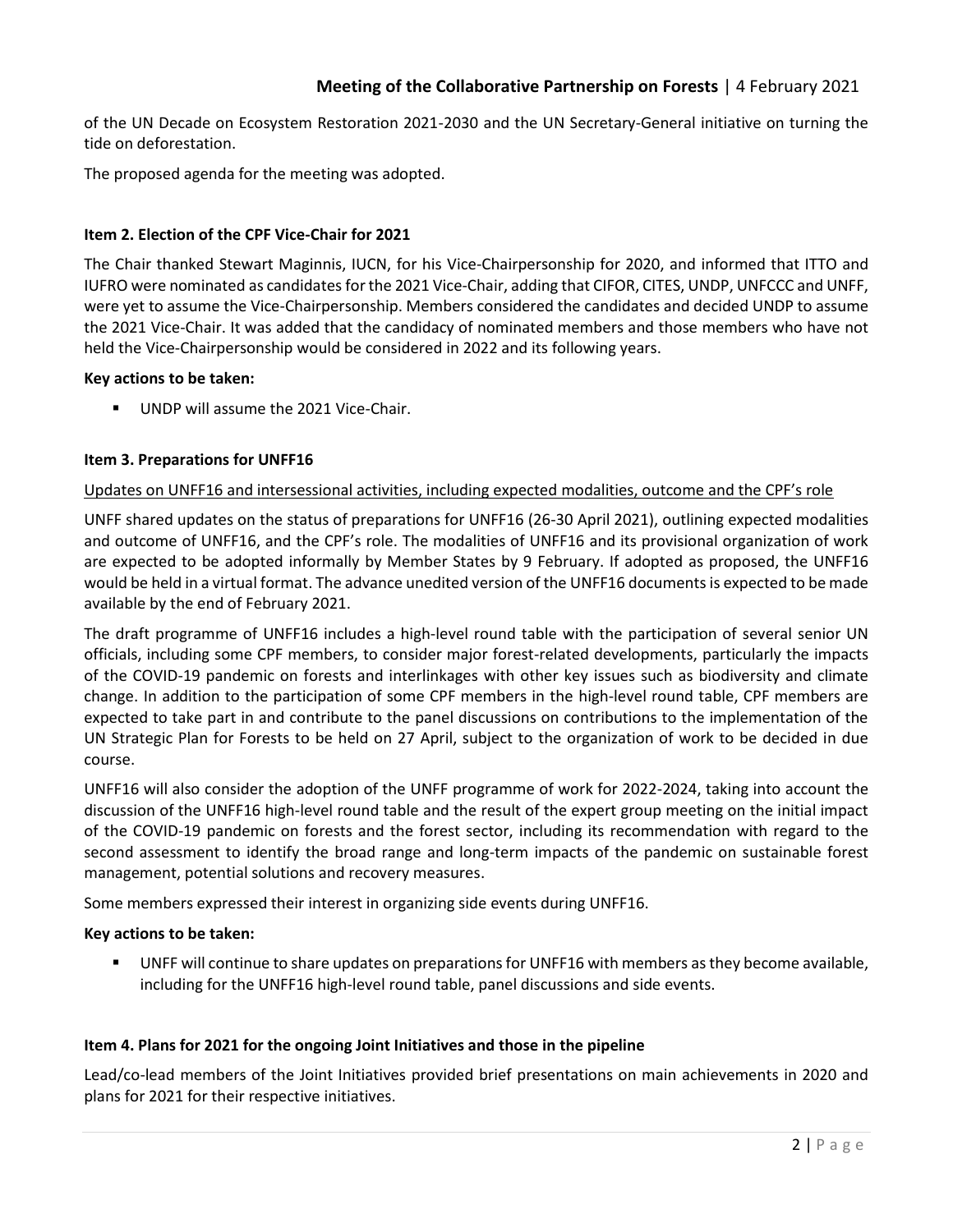# a. Communicators' Network

UNFF provided an overview of main achievements of the Communicators' Network initiative in 2020, highlighting the promotion of members' activities related to forests and the COVID-19 pandemic, including through the creation of a dedicated webpage on the CPF website, and those related to the 2021 theme of the International Day of Forests on forest restoration – a path to recovery and well-being. Plans for 2021 include finalization of the theme of the International Day of Forests for 2022 and 2023, taking into account interlinkages between forests and other priority issues such as sustainable consumption and production, health and culture. The Communicators' Group recommended the IDF themes "Sustainable Consumption and Production" for 2022 and "Health" for 2023 and explained that this proposal was the outcome of a CPF Communicators' Group meeting, held on 29 January 2020, and a following poll where all 15 CPF members voted for their priority themes.

CITES shared information on its upcoming event in 2021 to be held on the occasion of the World Wildlife Day (3 March) in cooperation with other CPF members, and expressed an interest to work closely with the Communicators' Network to organize and promote events related to CITES-listed tree species.

### **Key actions to be taken:**

▪ Members will consider the proposed theme of the International Day of Forests for 2022 and 2023 for their agreement. The proposed themes are: "Sustainable Consumption and Production" for 2022; and "Health" for 2023. In case no objections are received one week after the dissemination of this report, the proposed themes for 2022 and 2023 will be considered agreed.

## b. Forest Finance Facilitation

UNFF shared a summary of activities of the initiative on Forest Financing Facilitation carried out in 2020 to support countries in designing national forest financing strategies and mobilizing financial resources in partnership with FAO, IUCN, UNEP, UNCCD and UNDP. It was highlighted that an online platform of the Clearing House of the Global Forest Financing Facilitation Network (GFFFN) was developed in 2020, including its website and databases on funding opportunities, information and learning materials for accessing resources, and lessons learned and best practices. Plans for 2021 include establishment of a network of accredited entities' focal points, review of the online platform and its launch during UNFF16, as well as establishment of a network of CPF members' liaison focal points for the GFFFN Clearing House.

CITES and UNEP expressed an interest in exploring the possibility for collaboration to advance planned activities of the initiative in 2021.

### **Key actions to be taken:**

UNFF will invite members to nominate their focal points for the GFFFN clearing house.

### c. Forest Landscape Restoration

IUCN provided a snapshot of activities undertaken under the Forest Landscape Restoration initiative in 2020 in the areas of finance and investment, knowledge products, CPF impact enhancement, and events and outreach carried out mainly by FAO, ITTO and UNFF, noting that the project period for the initiative has been extended to 31 July 2021 to complete its remaining planned activities to be undertaken by CIFOR, ICRAF, IUCN, IUFRO, UNDP, UNEP And UNFF.

FAO reported that it completed the development of a framework for data collection on economics of restoration, and plans to reach out to CPF members for data collection and dissemination in support of the initiative.

### d. Global Forest Expert Panels

IUFRO briefed members on main achievements of the Global Forest Expert Panels (GFEP) initiative in 2020, highlighting the finalization of the global assessment on forests and poverty, publication and launch of the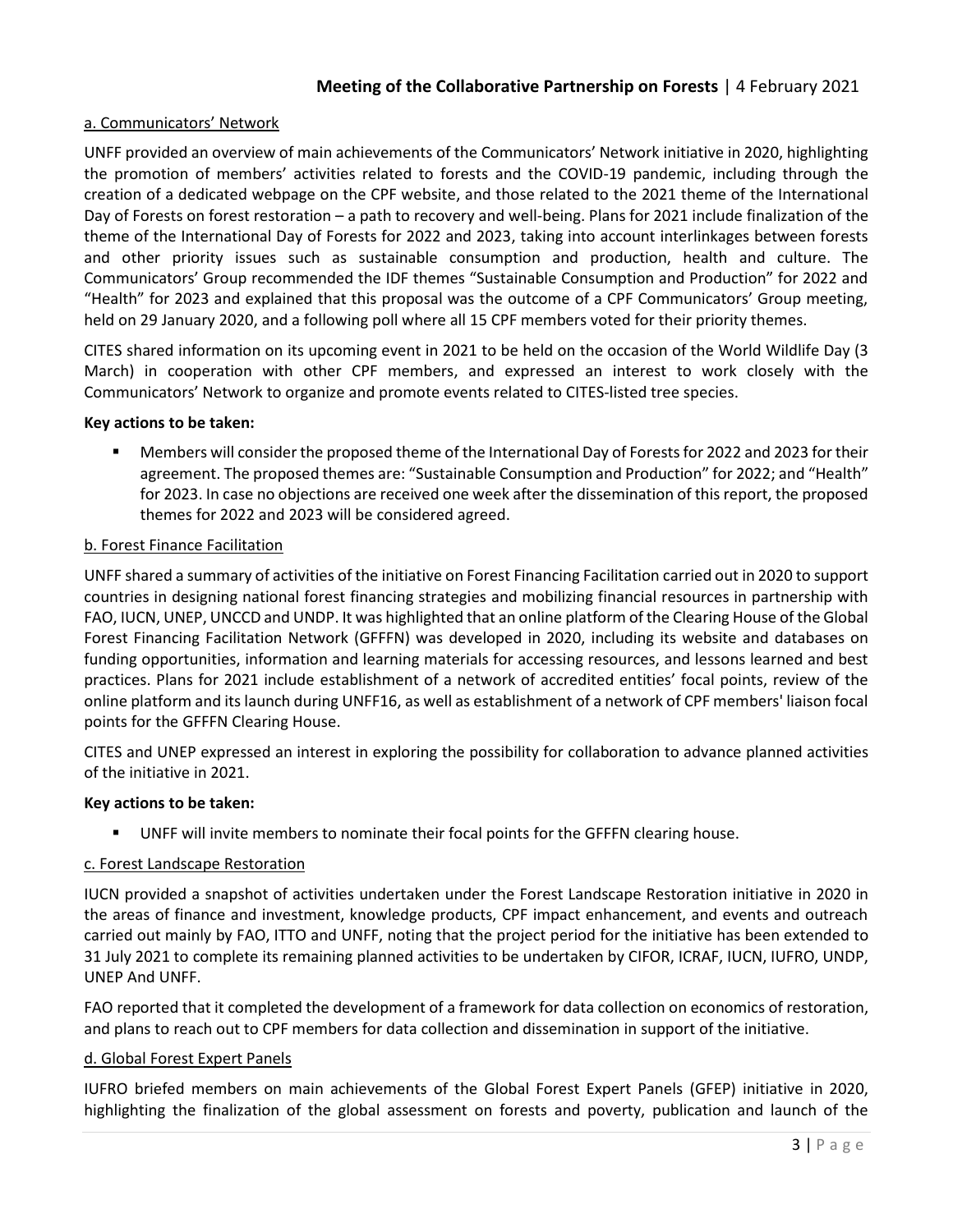assessment report, the policy brief, and dissemination of results. Plans for 2021 include the continued dissemination of results, including through the organization of side events during the forthcoming meetings and events, and the initiation of a new global assessment. The GFEP team is currently exploring potential themes and will propose a topic and ask for approval at the next CPF meeting. Following the approval of a topic, the scoping meeting for the new assessment is planned for the second/third quarter of 2021 with the participation of CPF members to contribute to the framing of the assessment to be carried out by the expert panel.

CITES expressed an interest in partnering with IUFRO to advance the work of the Global Forest Expert Panels.

# **Key actions to be taken:**

▪ IUFRO will propose a topic for the next GFEP assessment and ask for members' approval at the next CPF meeting.

# e. Global Forest Information Service

IUFRO shared that the Global Forest Information Service gateway and the global database of forest-related university programs continued to be operational in 2020, which served as a basis for developing the online platform for forest education in the frame of the joint IUFRO-FAO-ITTO project on global forest education. In 2021, a group of external experts is scheduled to review IUFRO's knowledge and information management systems with a view to developing a strategy on how best to continue participating in global forest knowledge and information sharing and dissemination, including through the Global Forest Information Service.

# f. Green Finance for Sustainable Landscapes

UNEP provided an overview of planned activities of the Green Finance for Sustainable Landscapes (GF4SL) initiative in 2021 in the areas of: seeking commitments from financing institutions and other corporations on agriculture and forest value chains; standardizing, identifying, measuring and monitoring positive investments; and enhancing capacity of community-based forest and agribusiness producers' groups. CPF members were invited to express interest to undertake activities with CIFOR, GEF and UNEP, including through the preparation of events to be held in conjunction with the forthcoming meetings in the second half of 2021 such as the UN Food Systems Summit, CBD COP15, UNFCCC COP26 and the Global Landscapes Forum investment case event. It was added that UNEP is collaborating with the World Economic Forum (WEF) and the German Corporation for International Cooperation (GIZ) on a "State of Finance for Nature" report to track investment in nature-based solutions.

# **Key actions to be taken:**

- Members are invited to express interest to undertake the GF4SL activities in collaboration with CIFOR, GEF and UNEP; and
- Members are invited to participate in a workshop on the State of Finance for Nature report to be held virtually on 25 February 2021.

# g. Streamlining Global Forest-related Reporting

FAO provided an overview of achievements made under the initiative in 2020 for improved reporting on primary forests through preparation of background papers and organization of online consultations. The first workshop on reporting was held for boreal forest countries, with more workshops planned to be held for countries in Asia and Latin America.

FAO shared the initiative's plans for 2021, outlining: the consultation for the next Global Forest Resources Assessment (FRA) to be held in September 2021 with the participation of a team of experts and CPF members to discuss the scope and modality of the future FRAs; ongoing development of the open access FRA database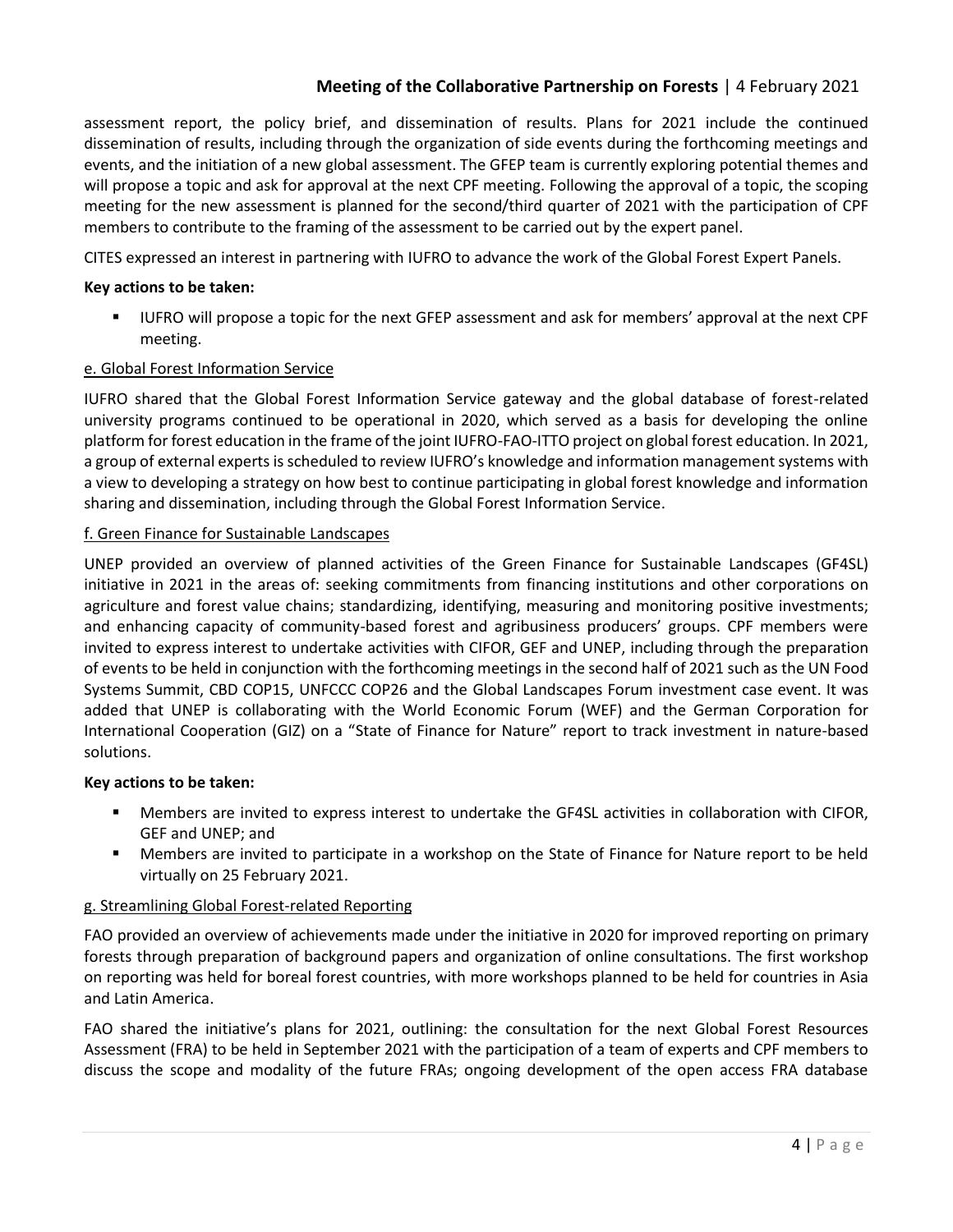[\(https://fra-data.fao.org\)](https://fra-data.fao.org/); and activities on tier-3 indicators of the Global Core Set of Forest-related Indicators (GCS), including a study on forest-related employment and an analysis on the uptake and impact of the GCS.

## **Key actions to be taken:**

Members are invited to provide comments and suggestions on the open access FRA database [\(https://fra](https://fra-data.fao.org/)[data.fao.org\)](https://fra-data.fao.org/).

## h. Sustainable Wood for a Sustainable World

FAO presented a summary of main activities undertaken under the Sustainable Wood for a Sustainable World (SW4SW) initiative since 2018, highlighting: organization of national, regional and international policy dialogues on production and trade sustainable wood and their linkages with the SDGs; country-level activities in support of inclusive wood value chains, including during the COVID-19 pandemic, capacity building of SMEs to access private finance, and promotion of biocircular economy, sustainability and legality of international trade, and forest education. Plans for 2021 will focus on promotion of wood as sustainable material, including through production and analysis of biophysical and socioeconomic data, improved knowledge on timber species and their monitoring, media campaign to raise awareness on wood-based value chain; and fundraising to address the funding gap for its planned activities.

## i. Wangari Maathai Award

FAO shared updates on the Wangari Maathai Award (WMA) initiative, outlining: postponement of the 2021 WMA award ceremony to 2022 to be held during the XV World Forestry Congress; reopening of call for nominations in 2021 for a short period; and nominations of jury members for the 2021/2022 WMA in the third quarter of 2021. It was added that the 2023 edition of the WMA would be held in 2023 as planned.

ICRAF suggested to consider organizing the 2021/2022 WMA award ceremony in conjunction with the Stockholm+50 event on the 50th anniversary of the UN Conference on the Human Environment planned to be held in June 2022.

### j. Forest education (in the pipeline)

FAO briefed members on the status of the initiative in the pipeline on forest education, highlighting its 2020 and 2021 activities, including: results of the global forest education survey; preparation of six regional assessments on forest education; ongoing regional consultations to review the finding of regional assessments; international conference scheduled to be held in May/June 2021; establishment of the CPF Steering Committee on Forest Education with the participation of CIFOR, UNFCCC and UNFF; development and launch of online learning course on legal sustainable supply chains and tropical wood products; prototype of online platform for forest education "Forestra".

# k. Pathways for Designing a Mechanism to Incentivize Deforestation Free Landscapes and Value Chains for Green Growth (in the pipeline)

ITTO shared updates on its activities in support of the initiative in the pipeline and highlighted the preparation of six country case studies on how to promote investments in production forests in support of deforestation-free landscapes. Plans for 2021 include organization of workshops and case studies in three ITTO producer countries, building on the recovery scenario and analysis on supply-demand gap prepared by ITTO.

# **Item 5. Preparation of the CPF work plan 2021-2024**

a. Finalization of the work plan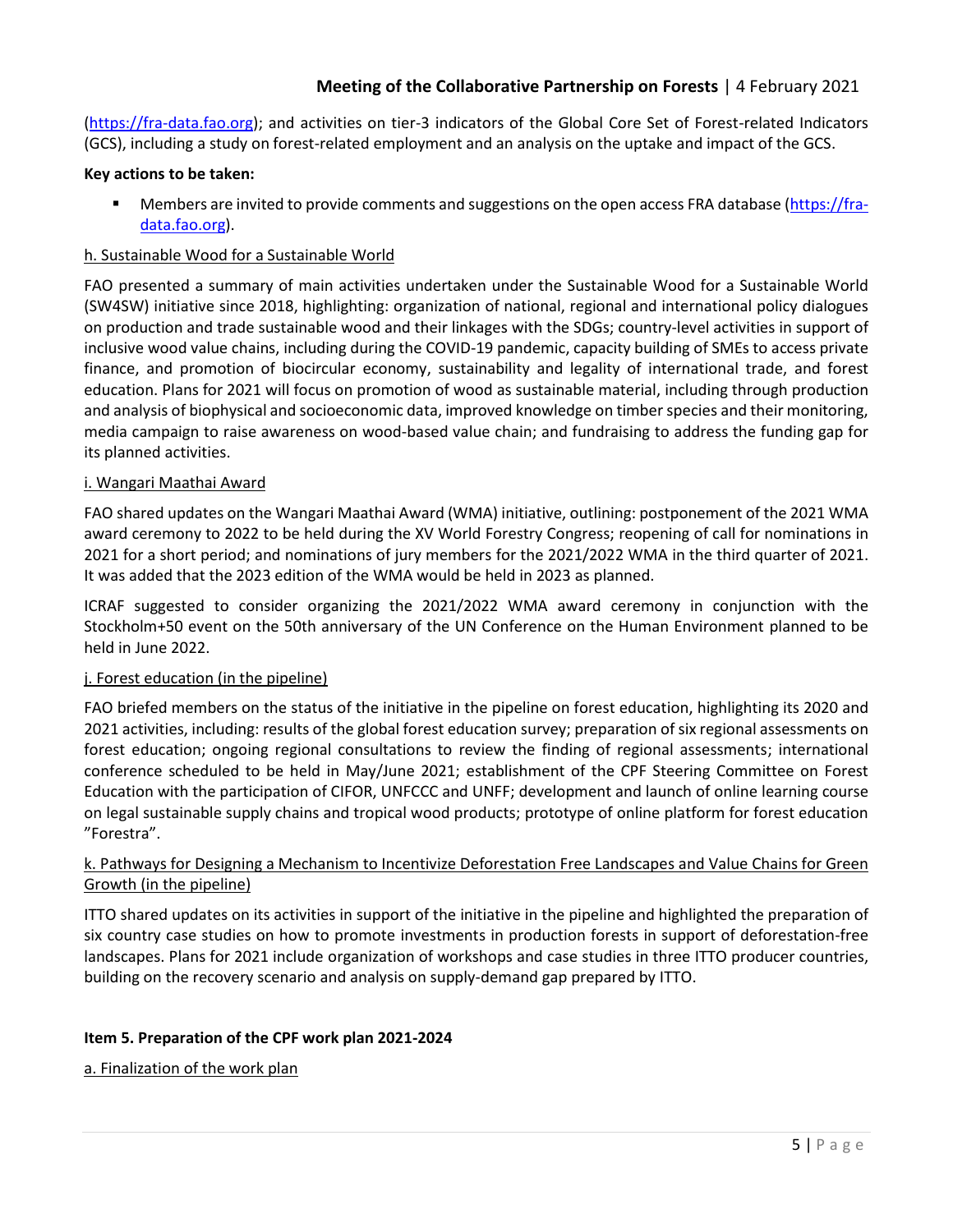IUFRO, the Chair of the Working Group, presented an overview of the progress made towards the finalization of the work plan, highlighting: main considerations in the development of a template; template proposed by the Working Group; added value of the new Work Plan template; possible challenges when filling the work plan template; and suggested next steps for finalizing/distributing the work plan.

Members thanked the Working Group and its Chair, and provided their views on next steps, including: importance to finalize and provide the work plan to Member States well in advance of UNFF16; importance to incorporate the UNFF programme of work 2022-2024 to be adopted during UNFF16 into the CPF work plan 2021-2024; importance to connect the CPF work and its network to the wider audience, including through using the categories of the Organisation for Economic Co-operation and Development; possibility of promoting and linking CITES' forestrelated activities to one or more Joint Initiatives; importance to clarify in the work plan how it intends to advance the implementation of the CPF Strategic Vision, a suggestion to include the preparation of an action plan on halting deforestation, and provision of inputs to the forthcoming events such as the UN Food Systems Summit, the UN Decade on Ecosystem Restoration and the UNFCCC COP26.

## **Key actions to be taken:**

▪ Members are invited to review the draft CPF work plan 2021-2024 and provide additional inputs by 18 February 2021.

# b. Engagement of CPF in the UN Decade on Ecosystem Restoration / Launch of the UN Decade on Ecosystem Restoration

UNEP informed that the FAO-UNEP campaign and preparation activities are scheduled to start two weeks prior to the launch of the UN Decade on Ecosystem Restoration on 5 June 2021 during the World Environment Day, including launching and sharing of materials on ecosystem restoration, and dissemination of key messages to relevant networks.

### **Key actions to be taken:**

- Members are invited to identify relevant materials and activities in preparation for the launch of the UN Decade on Ecosystem Restoration; and
- Members are invited to express interest in joining the Decade's task Forces on monitoring and good practices to prepare guidelines and protocols for restoration.

### c. Proposals for new Joint Initiatives

FAO proposed a new Joint Initiative on halting deforestation.

### **Key actions to be taken:**

■ FAO will share its proposal for a new Joint Initiative on halting deforestation for members' consideration.

### **Item 6. Update on forthcoming meetings of members**

### XV World Forestry Congress

FAO shared updates on the status of preparations for the XV World Forestry Congress (WFC), and informed that the new dates and modality of the WFC will be proposed by the host country in due course, noting the opportunities to incorporate the outcome of the forthcoming meetings such as the Rio Conventions' COPs, the IUCN Congress and the UN Food Systems Summit, into the XV WFC.

# International Conference on Forest Education